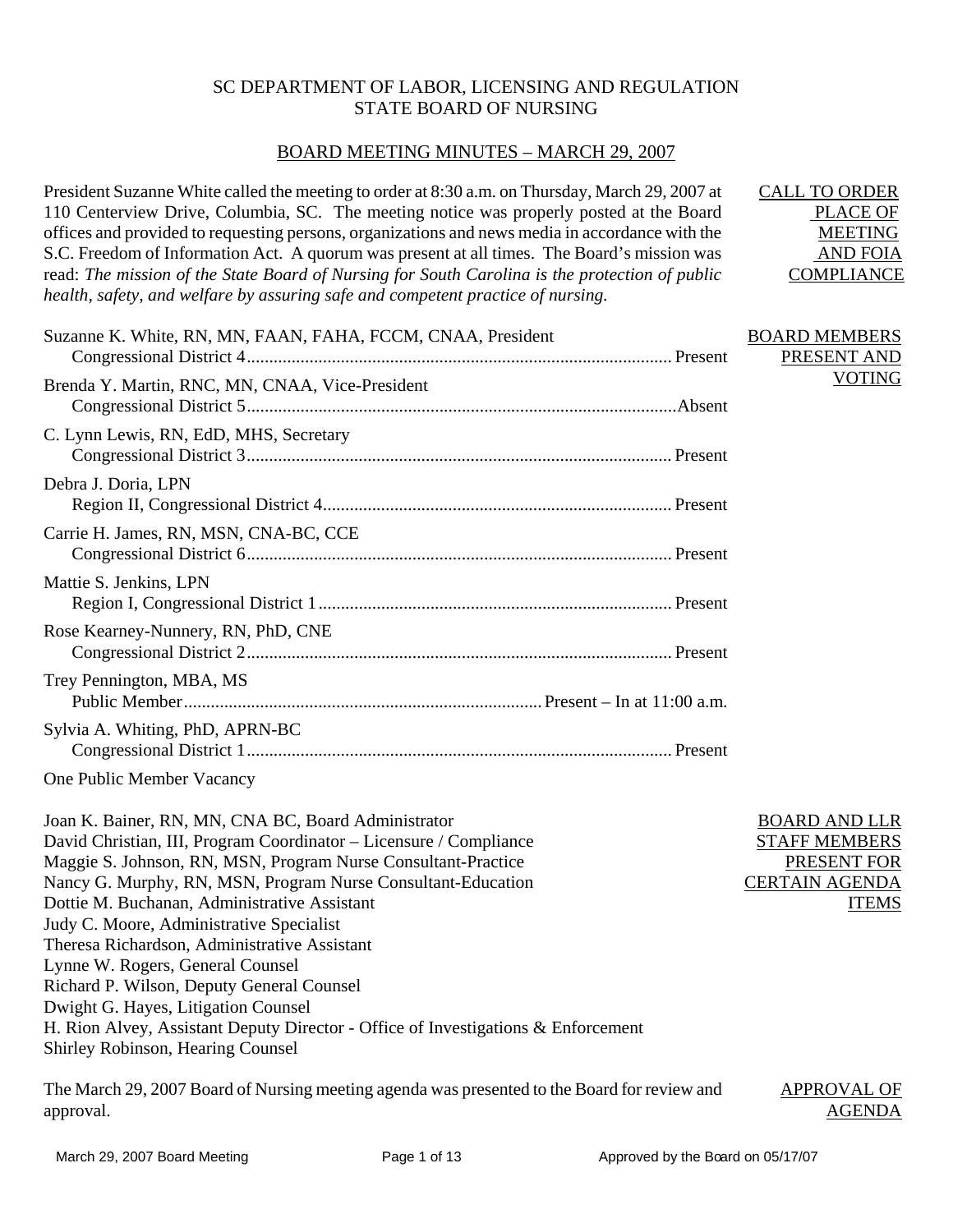A motion was made to approve the March 29, 2007 meeting agenda as presented. The motion received a second. The motion carried unanimously.

The following items were adopted on the consent agenda:

For Information: Pre-Condition Language for Agreements and Orders For Information: Health Affairs Article For Information: CGFNS - Visa Screen News Release For Information: NCSBN News Release – Collaborative Scope of Practice Document For Information: NCSBN and ANA - Joint Statement on Nursing Delegation For Information: NCSBN APRN Summit For Information: Legislation For Information: NCSBN Proposed Bylaw Revisions For Information: NCLEX RN and PN Summary Statistics for 2006 For Information: Schools with Deficient NCLEX Pass Rate for Test Year 2006 For Information: Spartanburg Comm. College -Practical Nursing Program Vol. Closing For Information: Denmark Tech. College - Establishing PN Program Proposal For Information: Contact Hour Equivalencies For Information: Legal Aspects Workshop Evaluation – Buchanan For Information: February 2, 2007 Advanced Practice Committee Meeting Minutes For Information: December 14, 2006 Nursing Practice & Standards Committee Minutes For Information: February 15, 2007 Nursing Practice & Standards Committee Minutes For Information: Masters Level NNP Online Program from University of Alabama For Information: Changes in Healthcare Prof. Scope of Practice –Leg. Considerations For Approval: Pharmacology Courses For Approval: CSF Sampling from Proximal Port of Extraventricular Drainage System For Approval: Removal/Replacement of Moss Dual Port Gastronomy Tube For Information: Investigation Statistics –Buchanan For Approval: Full Evidentiary Panel Member For Information: Statistics – Disher For Information: Applications Approved by Prog. Coordinator  $\&$  Administrator – Christian For Information: Update / Status on Monitoring – Christian CONSENT AGENDA

A motion was made to adopt the Consent Agenda with the removal of the October 17, 2006 Advisory Committee on Nursing Minutes, Community Health Representative-Nursing Practice and Standards Committee, Certified Nurse Midwife Representatives-Advanced Practice Committee and Written Protocol and Guideline Suggestions. The motion received a second. The motion carried unanimously.

The January 25-26, 2007 Board of Nursing Meeting Minutes were presented to the Board for review and approval. APPROVAL OF MINUTES

A motion was made to approve the January 25-26, 2007 Board of Nursing Meeting Minutes with one editorial correction. The motion received a second. The motion carried unanimously

The Board was provided with the March 12, 2007 Investigative Review Committee (IRC) Meeting Minutes and recommendations for review and approval.

A motion was made to approve the March 12, 2007 Investigative Review Committee recommendations for Dismissals as presented. The motion received a second. The motion

MOTION

MOTION

MOTION

IRC MEETING MINUTES

APPROVAL OF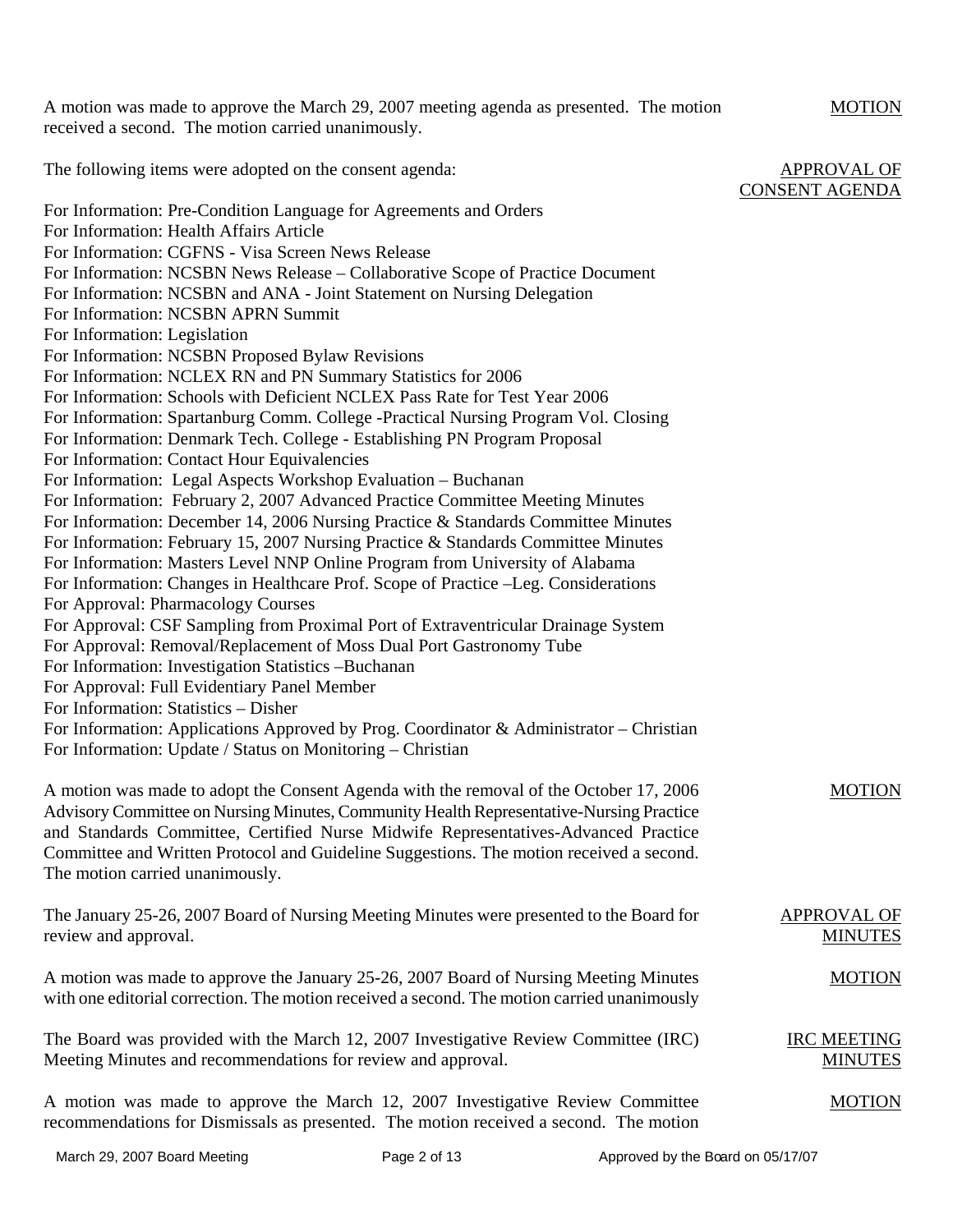carried unanimously.

A motion was made to approve the March 12, 2007 Investigative Review Committee recommendations for Formal Complaint as presented. The motion received a second. The motion carried unanimously.

A motion was made to approve the March 12, 2007 Investigative Review Committee recommendations for Letters of Concern as presented. The motion received a second. The motion carried with four affirmative votes and two nay votes.

The Board was provided with the February 8, 2007 Disciplinary Review Committee (DRC) Minutes for review and approval.

A motion was made to approve the February 8, 2007 Disciplinary Review Committee (DRC) minutes as presented. The motion received a second. The motion carried unanimously.

The Board reviewed cases as well as the Hearing Panel's findings of fact, conclusions of law and recommendations for disciplinary actions. Memoranda of agreement regarding violation of previous orders were also presented for review and determination of sanctions. Respondents appeared before the Board to answer to questions regarding their Memorandum of Agreement.

Respondent Victor G. Basily, RN, was properly notified but did not appear before the Board and was not represented by legal counsel. A Recovering Professional Program (RPP) representative was present to respond to questions from the Board. On July 27, 2006, the Board reviewed a memorandum of agreement signed by the Respondent and ordered that Respondent's registered nurse license to remain suspended from the initial suspension for one year until March 2007, that he appear before the Board in March 2007 and complete a Legal Aspects of Nursing Workshop. The suspension will continue until Respondent petitions and appears before the Board.

Respondent Gwendolyn R. L. Faulling, RN, was properly notified and appeared before the Board without legal counsel. A Recovering Professional Program (RPP) representative was present to respond to questions from the Board. On July 27, 2006, the Board reviewed a memorandum of agreement signed by the Respondent and ordered that Respondent's registered nurse license to remain suspended from the initial suspension for one year until March 2007, that she appear before the Board in March 2007 and complete a Legal Aspects of Nursing Workshop.

A motion was made to reinstate Respondent Gwendolyn R. L. Faulling's registered nurse license, that the license be placed on one year probation, in a board approved work setting with no home health or agency employment, a narcotics restriction, quarterly reports, continue in the Recovering Professionals Program and on site / on shift registered nurse supervision. The motion received a second. The motion carried unanimously.

Respondent William E. Jordan, RN, was properly notified but did not appear before the Board and was not represented by legal counsel. On July 27, 2006, the Board reviewed a memorandum of agreement signed by the Respondent and ordered that Respondent's registered nurse license remain suspended from the initial suspension for one year until March 2007, participate fully in the South Carolina Recovering Professionals Program (RPP), that he appear before the Board in March 2007 and complete a Legal Aspects of Nursing Workshop,

MOTION

MOTION

DRC MEETING MINUTES

MOTION

## PANEL REPORTS AND MEMORANDA OF AGREEMENT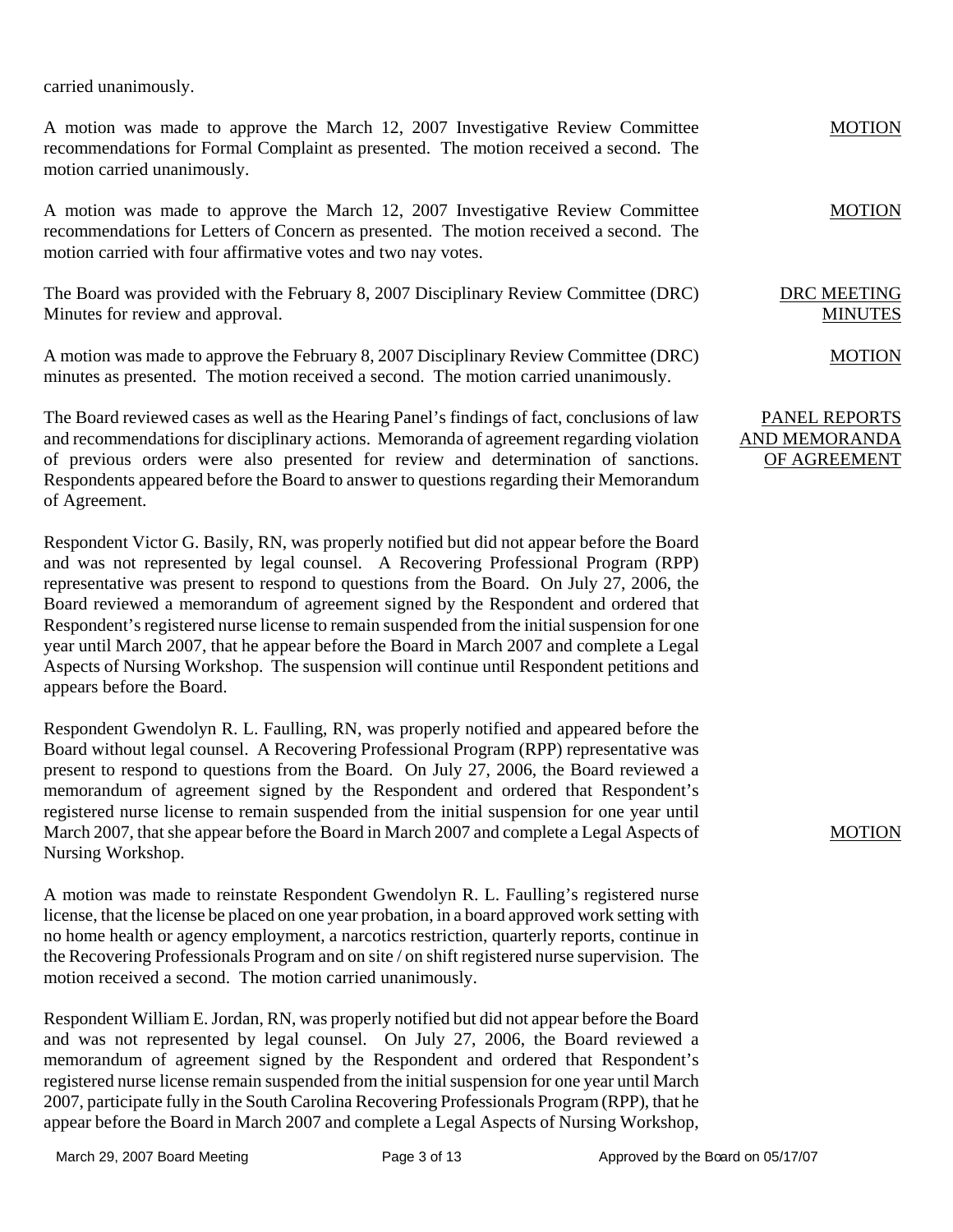if documentation is received that this workshop has been completed in the past six months this will be considered completed. The suspension will continue until Respondent petitions and appears before the Board.

| Respondent Kelly D. Stone, RN was properly notified and appeared before the Board without<br>legal counsel. A representative from the Recovering Professional Program (RPP) was present<br>to respond to Board questions. Respondent signed a memorandum of agreement admitting to a<br>violation of the Nurse Practice Act and waiving a disciplinary panel hearing.                                                                                                                                                                                                                                                                                                                                                                         | <b>MOTION</b> |
|-----------------------------------------------------------------------------------------------------------------------------------------------------------------------------------------------------------------------------------------------------------------------------------------------------------------------------------------------------------------------------------------------------------------------------------------------------------------------------------------------------------------------------------------------------------------------------------------------------------------------------------------------------------------------------------------------------------------------------------------------|---------------|
| A motion was made to place Respondent Kelly D. Stone's registered nurse license on one year<br>probation with narcotics restriction during that year, no agency or travel, no home health,<br>quarterly reports, biannual reports from mental health professional, participation in RPP with<br>possibility of discharge after reevaluation in one year. The motion received a second. The<br>motion carried unanimously.                                                                                                                                                                                                                                                                                                                     |               |
| Respondent Chelcea N. Moore, LPN was properly notified and appeared before the Board<br>without legal counsel. A Recovering Professional Program (RPP) representative was also<br>present to respond to questions from the Board. Respondent signed a memorandum of                                                                                                                                                                                                                                                                                                                                                                                                                                                                           | <b>MOTION</b> |
| agreement admitting to a violation of the Nurse Practice Act and waiving a disciplinary panel<br>hearing.                                                                                                                                                                                                                                                                                                                                                                                                                                                                                                                                                                                                                                     | <b>MOTION</b> |
| A motion was made to go into executive session for the purpose of receiving legal counsel.<br>The motion received a second. The motion carried unanimously.                                                                                                                                                                                                                                                                                                                                                                                                                                                                                                                                                                                   | <b>MOTION</b> |
| A motion was made to return to public session. The motion received a second. The motion<br>carried unanimously.                                                                                                                                                                                                                                                                                                                                                                                                                                                                                                                                                                                                                               |               |
| A motion was made to continue the suspension of Chelcea N. Moore 's licensed practical<br>nurse license for an additional 6 months beginning March 29, 2007, continue in the<br>Recovering Professional Program (RPP) with documented compliance, license maybe<br>reinstated after documented compliance and recommendation of the Recovering Professional<br>Program (RPP), upon reinstatement the license will be placed on probation for one year, with<br>Board approved work setting with no home health or agency and on-site/on-shift registered<br>nurse supervision, quarterly employer reports for at least one year, and completion of a Legal<br>Aspects Workshop. The motion received a second. The motion carried unanimously. |               |
| Respondent Jennifer E. Bouckhuyt, RN was properly notified and appeared before the Board<br>without legal counsel. A Recovering Professional Program (RPP) representative was present<br>to respond to questions from the Board. Respondent signed a memorandum of agreement                                                                                                                                                                                                                                                                                                                                                                                                                                                                  | <b>MOTION</b> |
| admitting to a violation of the Nurse Practice Act and waiving a disciplinary panel hearing.                                                                                                                                                                                                                                                                                                                                                                                                                                                                                                                                                                                                                                                  | <b>MOTION</b> |
| A motion was made to go into executive session for the purpose of receiving legal counsel.<br>The motion received a second. The motion carried unanimously.                                                                                                                                                                                                                                                                                                                                                                                                                                                                                                                                                                                   | <b>MOTION</b> |
| A motion was made to return to public session. The motion received a second. The motion<br>carried unanimously.                                                                                                                                                                                                                                                                                                                                                                                                                                                                                                                                                                                                                               |               |
| A motion was made to indefinitely suspend Jennifer E. Bouckhuyt, RN's privilege to practice<br>nursing in South Carolina with the stipulation that Respondent may petition to reinstate upon<br>Recovering Professional Program (RPP) recommendation. The motion received a second.                                                                                                                                                                                                                                                                                                                                                                                                                                                           |               |

The motion carried unanimously.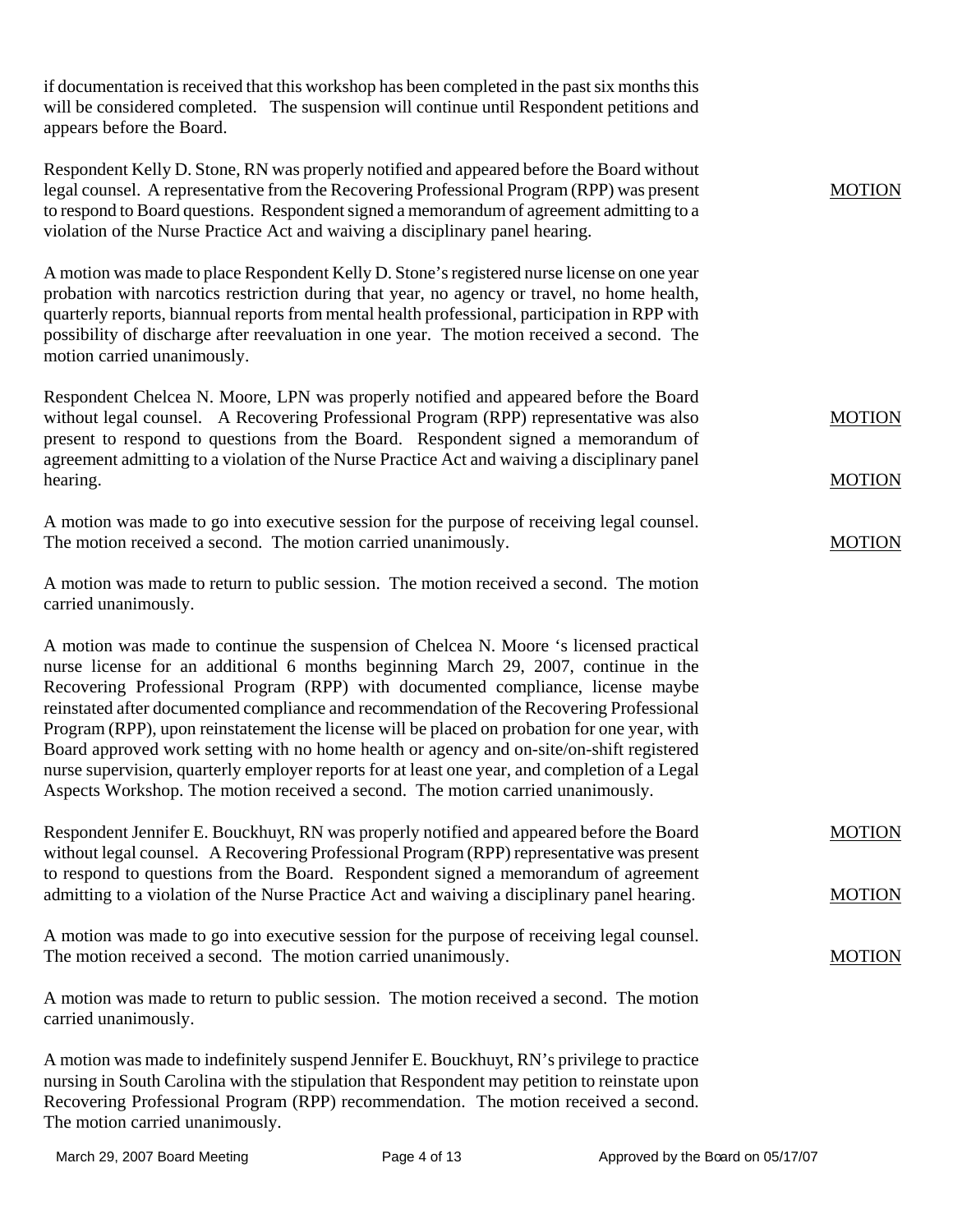Respondent Kelly Marie Floyd, RN was properly notified. A continuance was requested in this matter.

Respondent Kelly L. Hill, LPN, was properly notified but did not appear before the Board and was not represented by legal counsel. A Recovering Professional Program (RPP) representative was present to respond to questions from the Board. The panel hearing in this case was held on December 5, 2006. In their Findings of Fact and Conclusions of Law, the Disciplinary Hearing Panel found that Respondent violated S.C. Code Ann. §40-33- 110(A)(10), 1976, as amended. The Disciplinary Hearing Panel recommended that Respondent Kelly L. Hill's license be indefinitely suspended with the possibility of a stay after Respondent provides documentation from the South Carolina Recovering Professionals Program (RPP) affirming that Respondent is an active participant and is able to return to active practice, that upon reinstatement of Respondent's license be placed on two years probation and until further order of the Board, that Respondent participate in the RPP, with registered nurse on site / on shift supervision, no home health, locum tenens, traveling or per diem agency, quarterly employer reports, and that in accordance with the Nurse Licensure Compact, Respondent shall not practice nursing in any party-state without prior written approval from both boards of nursing.

A motion was made to accept the Hearing Panel's Findings of Fact, Conclusions of Law and Recommendation that Respondent Kelly L. Hill's licensed practical nurse (LPN) license be indefinitely suspended with the possibility of a stay after Respondent provides documentation from the South Carolina Recovering Professionals Program (RPP) affirming that Respondent is an active participant and is able to return to active practice, that upon reinstatement of Respondent's license be placed on two years probation and until further order of the Board, that Respondent participate in the RPP, with registered nurse on site / on shift supervision, no home health, locum tenens, traveling or per diem agency, quarterly employer reports, and that in accordance with the Nurse Licensure Compact, Respondent shall not practice nursing in any party-state without prior written approval from both boards of nursing and that Respondent to complete a course in ethics. The motion received a second. The motion carried unanimously.

Respondent Susan D. Robinson, LPN, was properly notified but did not appear before the Board and was not represented by legal counsel. The panel hearing in this case was held on December 5, 2006. In their Findings of Fact and Conclusions of Law, the Disciplinary Hearing Panel found that Respondent violated S.C. Code Ann. §40-33-110(A)(7), 1976, as amended. The Disciplinary Hearing Panel recommended that the suspension of Respondent Susan D. Robinson's license may be stayed upon Respondent providing documentation that she completed the Legal Aspects of Nursing Workshop as previously ordered.

A motion was made to accept the Hearing Panel's Findings of Fact, Conclusions of Law and that the suspension of Respondent Susan D. Robinson's licensed practical nurse license continue, that prior to reinstatement of her license, Respondent must provide documentation that she completed the Legal Aspects of Nursing Workshop as previously ordered, pay a civil penalty of \$500 and be required to appear before the Board. The motion received a second. The motion carried unanimously.

Respondent Aimee K. Rawlinson, LPN, was properly notified but did not appear before the Board and was not represented by legal counsel. A Recovering Professional Program (RPP) representative was present to respond to questions from the Board. The panel hearing in this case was held on December 5, 2006. In their Findings of Fact and Conclusions of Law, the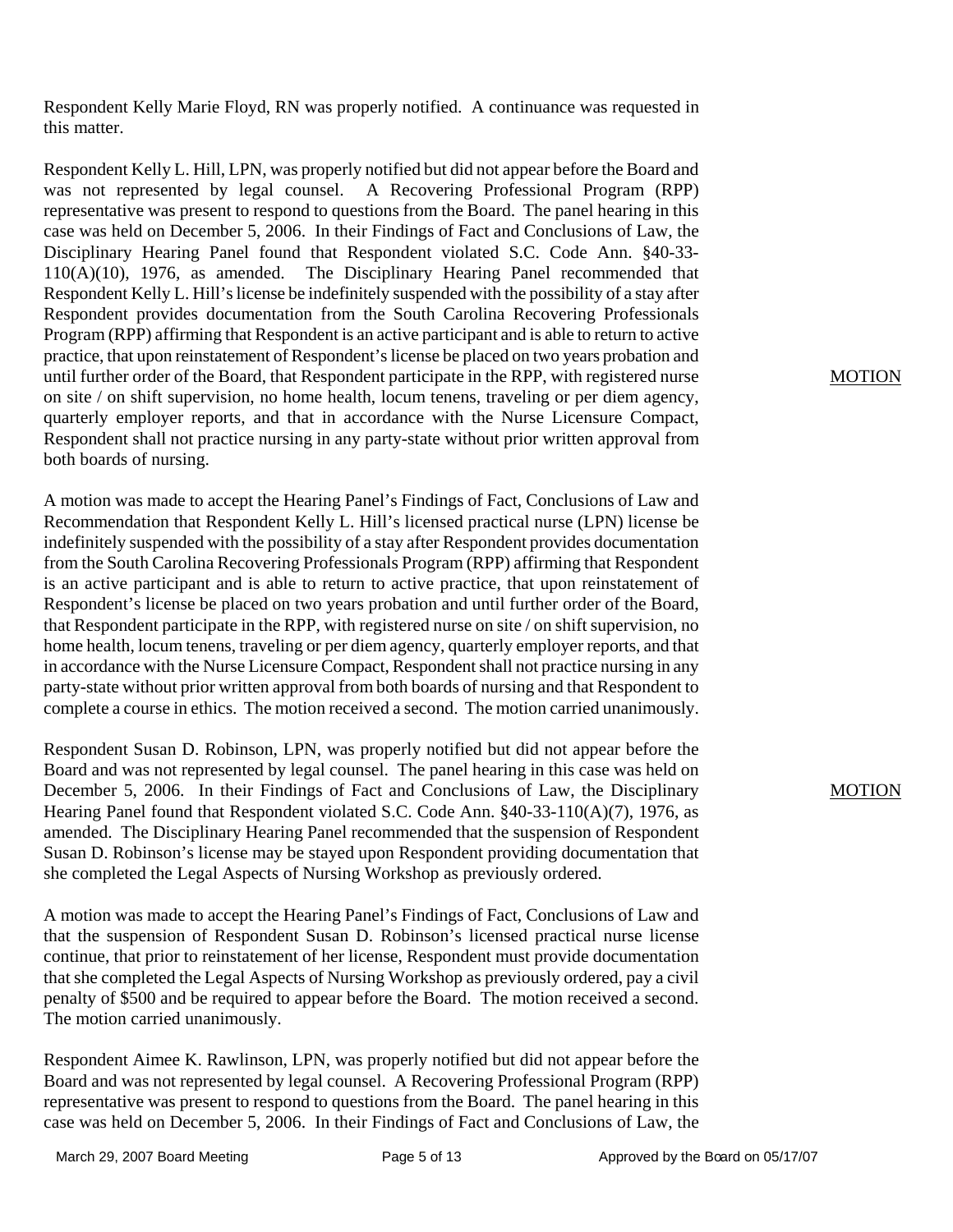Disciplinary Hearing Panel found that Respondent violated S.C. Code Ann. §§40-33- 110(A)(10) and (13), 1976, as amended. The Disciplinary Hearing Panel recommended that Respondent Aimee K. Rawlinson's licensed practice (LPN) nurse license be indefinitely suspended, however the Board may consider a stay of suspension after Respondent has reenrolled in the South Carolina Recovering Professionals Program (RPP), established a period of compliance and that Respondent personally appear before the Board prior to the suspension being stayed and the license reinstated for the Board to make a determination as to what appropriate conditions should be placed upon Respondent's license.

A motion was made to accept the Hearing Panel's Findings of Fact, Conclusions of Law and Recommendation that Respondent Aimee K. Rawlinson's licensed practice nurse license be indefinitely suspended with the possibility of a stay of suspension after Respondent has reenrolled in the South Carolina Recovering Professionals Program (RPP), established a period of compliance of not less than six months, that Respondent personally appear before the Board prior to the suspension being stayed and the license reinstated for the Board to make a determination as to what appropriate conditions should be placed upon Respondent's license. The motion received a second. The motion carried unanimously.

Respondent Wendy K. Littlejohn, LPN, was properly notified and appeared before the Board without legal counsel. A Recovering Professional Program (RPP) representative was present to respond to questions from the Board. The panel hearing in this case was held on January 9, 2007. In their Findings of Fact and Conclusions of Law, the Disciplinary Hearing Panel found that Respondent violated S.C. Code Ann. §40-33-110(A)(7), 1976, as amended. The Disciplinary Hearing Panel recommended that Respondent Wendy K. Littlejohn's licensed practical nurse license remain indefinitely suspended with a provision for a stay upon Respondent signing a contract with the South Carolina Recovering Professionals Program (RPP) and evidence that she has enrolled in outpatient treatment, upon reinstatement the Respondent's license be placed on two year probation requiring participation in RPP, with registered nurse on site / on shift supervision, no home health, locum tenens, traveling or per diem agency, quarterly employer reports, and that in accordance with the Nurse Licensure Compact, Respondent shall not practice nursing in any party-state without prior written approval from both boards of nursing

A motion was made to accept the Hearing Panel's Findings of Fact, Conclusions of Law and Recommendation that Respondent Wendy K. Littlejohn's licensed practice nurse license remain indefinitely suspended with a provision for a stay upon Respondent signing a contract with South Carolina Recovering Professionals Program, that with at least six months of documented compliance and evidence that she has enrolled in outpatient treatment she may petition for reinstatement, upon reinstatement the Respondent's license be placed on two year probation requiring participation in RPP, with registered nurse on site / on shift supervision, no home health, locum tenens, traveling or per diem agency, quarterly employer reports, and that in accordance with the Nurse Licensure Compact, Respondent shall not practice nursing in any party-state without prior written approval from both boards of nursing, . The motion received a second. The motion carried unanimously.

Respondent Janice A. Fennel, RN was properly notified. A representative from the Recovering Professional Program (RPP) was present to respond to Board questions. Ms. Fennel verbally requested that her case be continued to the May 2007 meeting.

A motion was made to grant a continuance on the case of Janice A. Fennel, RN to the May 2007 Board of Nursing meeting. The motion received a second. The motion carried

MOTION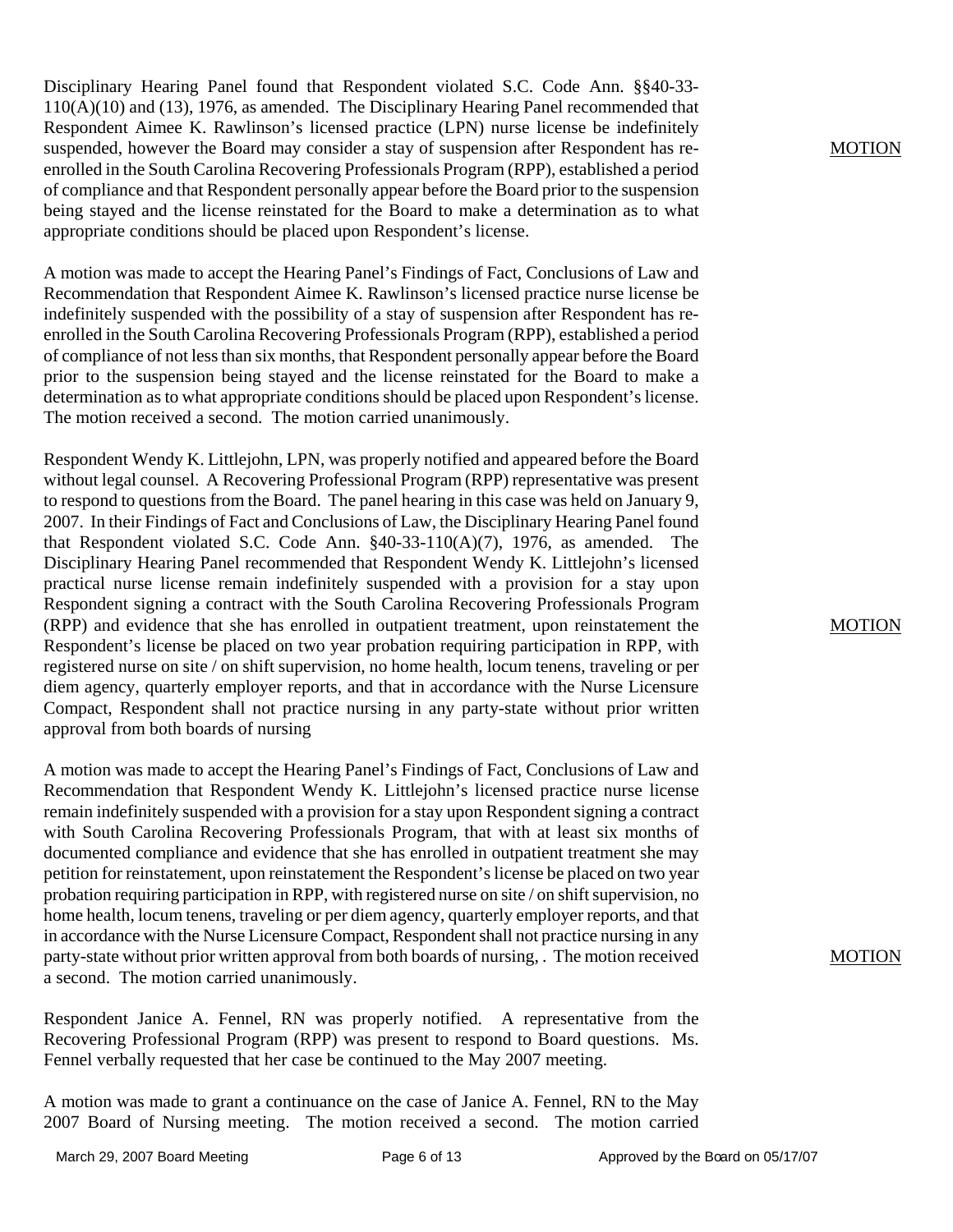unanimously.

Respondent Michelle Denise Beauchaine, LPN, was properly notified and appeared before the Board without legal counsel. The panel hearing in this case was held on January 9, 2007. In their Findings of Fact and Conclusions of Law, the Disciplinary Hearing Panel found that Respondent violated S.C. Code Ann. §§40-33-110(A)(1), (A)(14) and (15) 1976, as amended. The Disciplinary Hearing Panel recommended that Respondent Michelle Denise Beauchaine's licensed practice nurse (LPN) license be indefinitely suspended, that Respondent may request a stay after she has made contact with the South Carolina Recovering Professionals Program (RPP) and submits to a chemical dependency/substance abuse evaluation, and that following the evaluation, Respondent must appear before the Board for a determination as to what terms and conditions, if any, will be required for reinstatement. A motion was made to accept the Hearing Panel's Findings of Fact, Conclusions of Law and Recommendation that Respondent Michelle Denise Beauchaine's licensed practice nurse (LPN) license be indefinitely suspended, that Respondent may request a stay after she has made contact with the South Carolina Recovering Professionals Program (RPP) and submits to a chemical dependency/substance abuse evaluation, and that following the evaluation, Respondent must appear before the Board for a determination as to what terms and conditions, if any, will be required for reinstatement. The motion received a second. The motion carried unanimously. Respondent Lisa M. Arnette, RN was properly notified and appeared before the Board without legal counsel. A Recovering Professional Program (RPP) representative was present to respond to questions from the Board. Ms. Arnette signed a memorandum of agreement admitting to violation of the Nurse Practice Act and waiving a disciplinary panel hearing. A motion was made to go into executive session for the purpose of receiving legal counsel. The motion received a second. The motion carried unanimously. A motion was made to return to public session. The motion received a second. The motion carried unanimously. A motion was made to indefinitely suspend Respondent Lisa M. Arnette's registered nurse license pending a mental health evaluation, that she reenroll and comply with the Recovering Professional Program , that the Recovering Professional Program consider out-patient treatment in light of family responsibilities, and that the Respondent may appear before the Board in six months. The motion received a second. The motion carried unanimously. Respondent Ailene L.Bowser, RN was properly notified and appeared before the Board without legal counsel. Ms. Bowser signed a memorandum of agreement admitting to violation of the Nurse Practice Act and waiving a disciplinary panel hearing. A motion was made to require Respondent Ailene L.Bowser, RN to complete the Legal Aspects Workshop, Medication Course and pay a \$500 civil penalty no later than June 30, 2007. The motion received a second. The motion carried unanimously. MOTION MOTION **MOTION** MOTION MOTION

Respondent Elizabeth Elaine Gresh, RN did not sign for the notice of hearing within thirty days of the hearing. She will be served for the May 2007 hearings. A representative from the Recovering Professional Program (RPP) was present to respond to questions from the Board. Ms. Gresh signed a memorandum of agreement admitting to violation of the Nurse Practice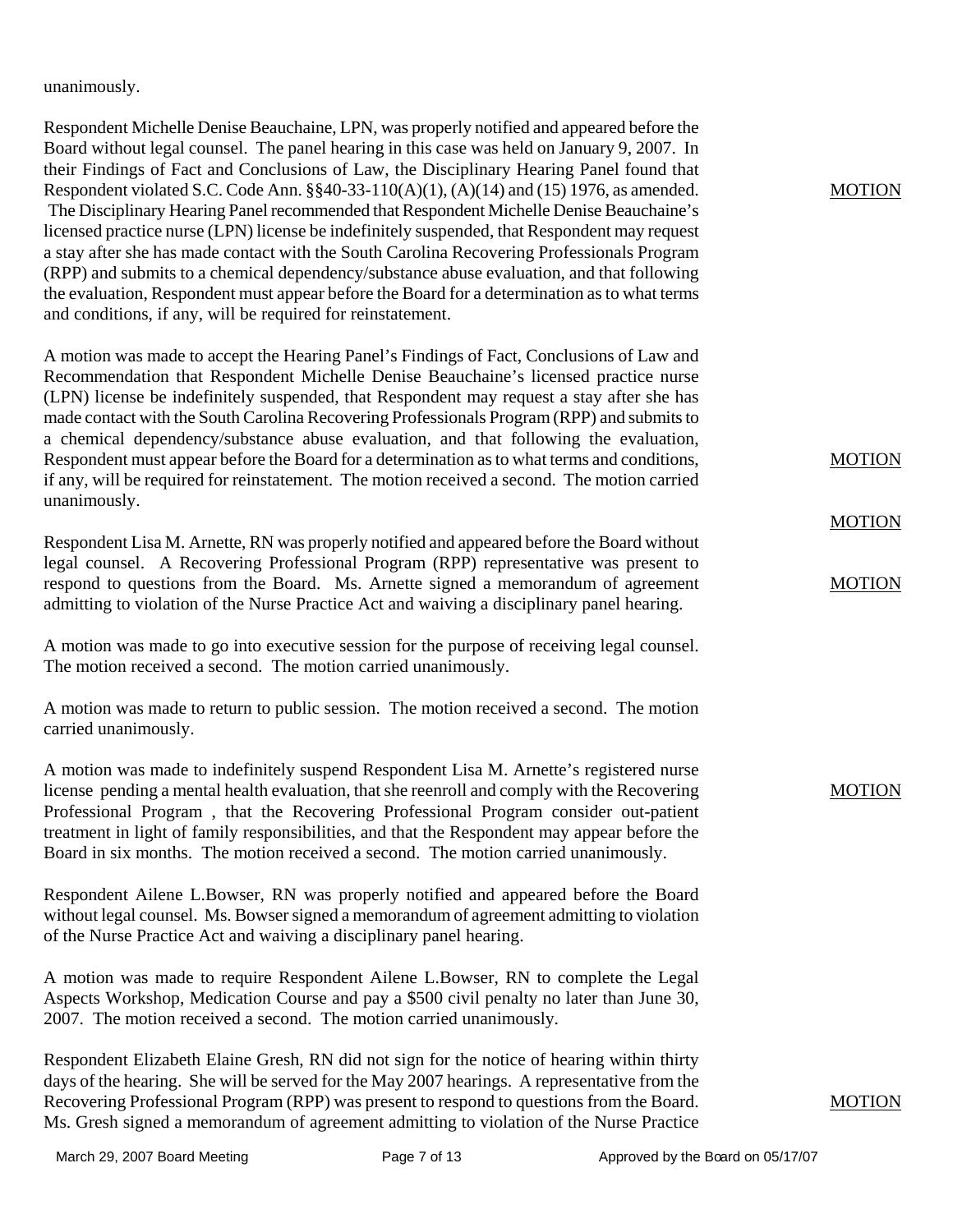Act and waiving a disciplinary panel hearing.

Respondent Brenda K. Carman, RN was properly notified and appeared before the Board without legal counsel. A representative from the Recovering Professional Program (RPP) was present to respond to questions from the Board. Ms. Carman signed a memorandum of agreement admitting to violation of the Nurse Practice Act and waiving a disciplinary panel hearing.

A motion was made to impose all requirements contained in the October 21, 2005 Consent Agreement signed by Brenda K. Carman, RN. The motion received a second. The motion carried unanimously.

Respondent Tee J. Nettles, RN was properly notified and appeared before the Board without legal counsel. A representative from the Recovering Professional Program (RPP) was present to respond to questions from the Board. Ms. Nettles signed a memorandum of agreement admitting to violation of the Nurse Practice Act and waiving a disciplinary panel hearing.

A motion was made to suspend Respondent Tee J. Nettles' registered nurse license, that she undergo a Recovering Professional Program evaluation, if return to practice is recommended by the Recovering Professional Program (RPP), suspension may be stayed, with one year probation, Board approved work setting with no home health or agency and on-site/on-shift registered nurse supervision, Respondent shall provide a copy of the order to her employer(s), quarterly employer reports for at least one year, with narcotics restriction for one year and completion of a Legal Aspects Workshop. The motion received a second. The motion carried unanimously.

Respondent Kevin G. Staley, LPN was properly notified and appeared before the Board without legal counsel. Mr. Staley signed a memorandum of agreement admitting to violation of a previous order and waiving a disciplinary panel hearing.

A motion was made to continue the suspension of Kevin G. Staley's licensed practice nurse (LPN) license, that upon payment of civil penalty of \$100 for unlicensed practice and completion of a Board approved ethics course his license may be reinstated. The motion received a second. The motion carried with one nay and one abstention.

Respondent Marlene F. Hickman, RN was properly notified and appeared before the Board without legal counsel. Ms. White recused herself due to prior employment of Respondent. A representative from the Recovering Professional Program (RPP) was present to respond to questions from the Board. Ms. Hickman signed a memorandum of agreement admitting to violation of the Nurse Practice Act and waiving a disciplinary panel hearing.

A motion was made to reinstate Marlene F. Hickman's registered nurse license based upon the recommendation of the Recovering Professional Program (RPP), with one year probation, Board approved work setting with no home health or agency and on-site/on-shift registered nurse supervision, Respondent shall provide a copy of the order to her employer(s), quarterly employer reports for at least one year, with narcotics restriction for one year. The motion received a second. The motion carried unanimously.

Sharon C. Clyburn, RN, MN, Coordinator of the Practical Nursing Program at Applied Technology Education Campus appeared before the Board to discuss continued approval of their practical nursing program as well as the Site Survey conducted by Dr. Bernice Kennedy

## MOTION

#### MOTION

APPLIED **TECHNOLOGY EDUCATION**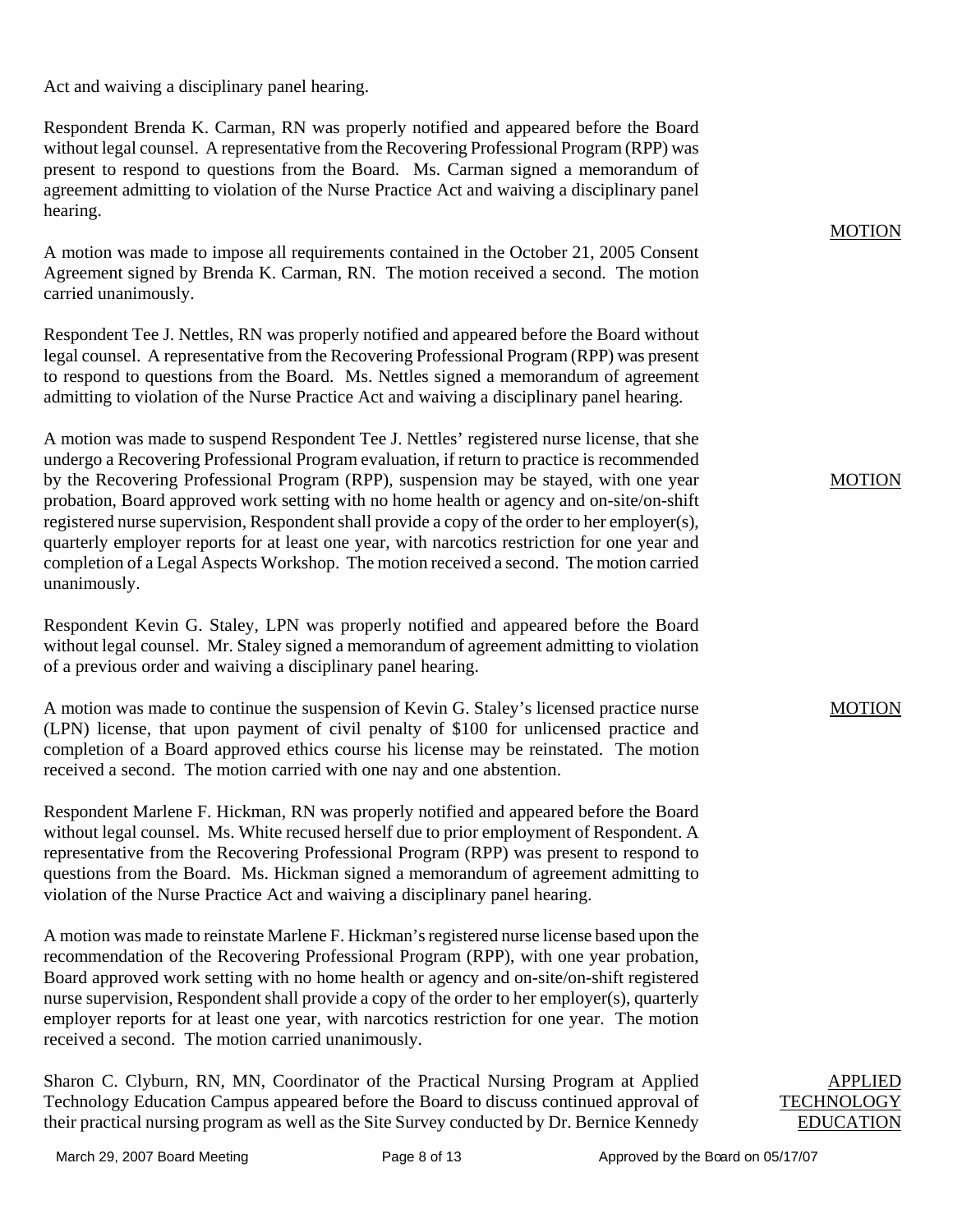on December 4, 2006. Both recommendations in the site survey report have been addressed.

A motion was made to grant approval of the Applied Technology Education Campus Practical Nursing Program for five years. The motion received a second. The motion passed unanimously.

Sharon A. Stafford, RN, MSN, Associate Dean of Nursing at Florence Darlington Technical College appeared before the Board to discuss the continued approval of the practical nurse program and the Site Survey conducted by Nancy Murphy on February 27, 2007. Ms. Stafford reported that Florence Darlington Technical College will no longer be offering a practical nurse exit in the associate degree program.

A motion was made to grant approval of the Florence Darlington Technical College Practical Nursing Program for five years. The motion received a second. The motion passed unanimously.

Dr. James C. Williamson, President, Sandra Barbour, Vice President for Instruction, Diane Winburn-Dyches, Dean, Arts and Science and Anita T. Crawford, RN Instructor of the Northeastern Technical College Associate Degree Nursing Program appeared before the Board to discuss approval of their program and the Site Survey that was conducted by Dr. Bernice Kennedy on January 16, 2007. The Board discussed the survey findings and recommendations as well as the materials submitted. At their February 20, 2007 meeting, the Advisory Committee on Nursing recommended approval of the program with the stipulations.

A motion was made to grant initial approval status for the Northeastern Technical College Associate Degree Nursing Program with the following recommendations: 1) review the math requirement and consider transferable options, 2) review the lecture/ lab hours/ ratios to allow for sufficient application time and 3) continue to revise the curriculum syllabi clarifying the progression of objectives, demonstrating increasing complexity as recommended by the Advisory Committee on Nursing at its February 20, 2007 meeting. The motion received a second. The motion carried unanimously.

Dr. James C. Williamson, President, Sandra Barbour, Vice President for Instruction, Diane Winburn-Dyches, Dean, Arts and Science and Anita T. Crawford, RN Instructor of the Northeastern Technical College Practical Nursing Program appeared before the Board to discuss approval of the program and the Site Survey conducted on November 8, 2006 by a survey team selected by the Advisory Committee on Nursing. The Board discussed the survey findings and recommendations as well as the materials submitted.

A motion was made to grant continued approval of the Northeastern Technical College Practical Nursing Program for four years. The motion received a second. The motion carried unanimously.

Dr. Stephanie Burgess, Chair of the Advisory Committee on Nursing (ACON) appeared before the Board to discuss their Bylaws. On Item #2 under Purpose of the Bylaws, ACON recommend adding "to the Board" after "making recommendations" replacing "articulation and cost-effectiveness" with "allocation and impact on resources". Discussion at the ACON meeting included fair trade and support by clinical facilities. Mr. Wilson provided ACON with an opinion prior to their recommendation.

A motion was made to approve the recommended change on Item #2 under Purpose of the

**CAMPUS** 

MOTION

FLORENCE DARLINGTON **TECHNICAL** COLLEGE

MOTION

NORTHEASTERN **TECHNICAL** COLLEGE ADN PROGRAM

## MOTION

NORTHEASTERN **TECHNICAL** COLLEGE PN PROGRAM

#### MOTION

ADVISORY COMMITTEE ON NURSING BYLAWS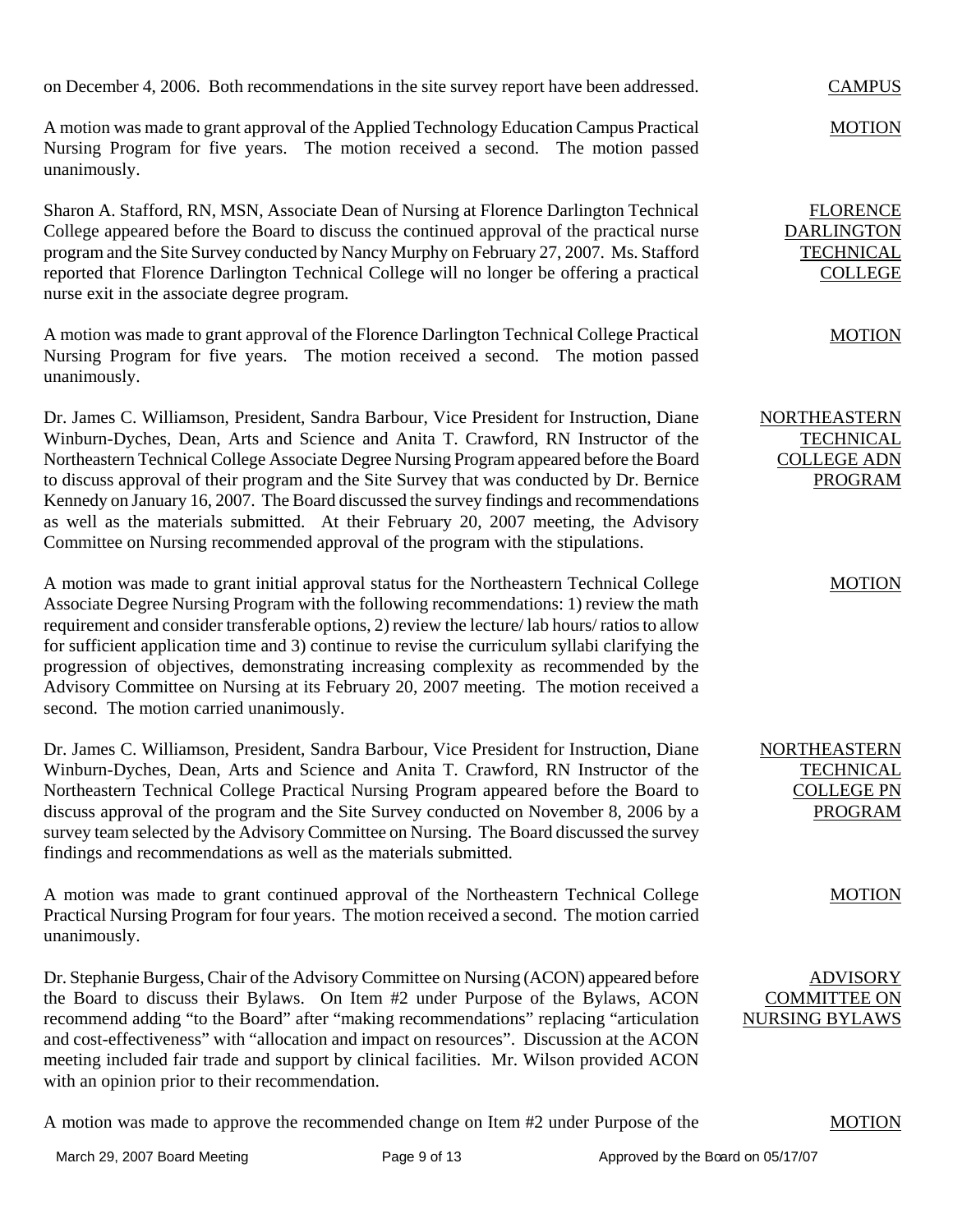Advisory Committee on Nursing (ACON) Bylaws, to add "to the Board" after "making recommendations" replacing "articulation and cost-effectiveness" with "allocation and impact on resources". The motion received a second. The motion carried unanimously.

Muriel Horton, Dean of Nursing and Cathy Schleicher, Instructor of Trident Technical College appeared before the Board to request approval to offer a clinical skills application class in Kenya. Ms. Horton reported that National League for Nursing Accrediting Commission (NLNAC) does not consider this a substantive change. The Nursing Council of Kenya and the Medicine and Dental Board of Kenya sanction the facility. Ms. Horton feels that this will be a great opportunity to expose students to another culture. Students would be performing the same tasks as students taking the course in the normal setting during the summer. There will be an affiliation agreement with Sister Freda founder of Sister Freda's Cottage Hospital. Cathy will be going on another mission trip in May and will be able to see the setting. Library materials would be available on a personal digital assistant (PDA). The Board reviewed requirements in Regulations 91-29 and 30, which includes affiliating agencies being licensed by the appropriate legal, designated state authorities.

A motion was made to approve Trident Technical College's request to offer a clinical skills application class in Kenya. The motion received a second. The motion carried unanimously.

The Board's strategic planning retreat will be held on April 19, 2007 in the Fire Marshal's conference room. Items discussed to place on the agenda in addition to criminal background checks, absolute barriers, and National Council of State Boards of Nursing (NCSBN) Strategic Initiatives from the Mid-Year Meeting included usual sanctions, unlicensed practice policy, and a presentation from Visual Research on Sanction Reference Points (SRP).

The Board reviewed the following nominations for representatives for Urban Hospital, Continuing Education, Educator at Large and Practical Nurse Educator submitted by the Advisory Committee on Nursing (ACON). The Board commented on the strength of the nominees. For Continuing Education, Dianne E. Jacobs and Donna Jean W. Phillips were nominated. Janet Fuller was nominated and Marilyn Brady was nominated for reappointment for the Educator at Large position. For Practical Nurse Educator, Jeanne Gue' was nominated and for Urban Hospital, Catherine Gegaris was nominated. The following designees for the nursing organizations were provided to the Board as information: Gwendolyn J. Davis for the SC Nurses Association and Karen L. Carroll for the SC Organization of Nurse Executives.

A motion was made to appoint Catherine Gregaris as Urban Hospital Representative on Advisory Committee on Nursing (ACON). The motion received a second. The motion carried unanimously.

A motion was made to appoint Jeanne Gue' as Practical Nurse Education representative on Advisory Committee on Nursing (ACON). The motion received a second. The motion carried unanimously.

Dr. Lewis recused herself on the vote on Educator at Large due to employment of one of the candidates.

A motion was made to reappoint Marilyn Brady as Educator at Large on Advisory Committee on Nursing (ACON). The motion received a second. The motion carried unanimously. MOTION

A motion was made to appoint Dianne Jacobs for Continuing Education Representative on

**TRIDENT TECHNICAL** COLLEGE-CLINICAL COURSE IN AFRICA

MOTION

### REVIEW OF RETREAT AGENDA

ACON NOMINATIONS

MOTION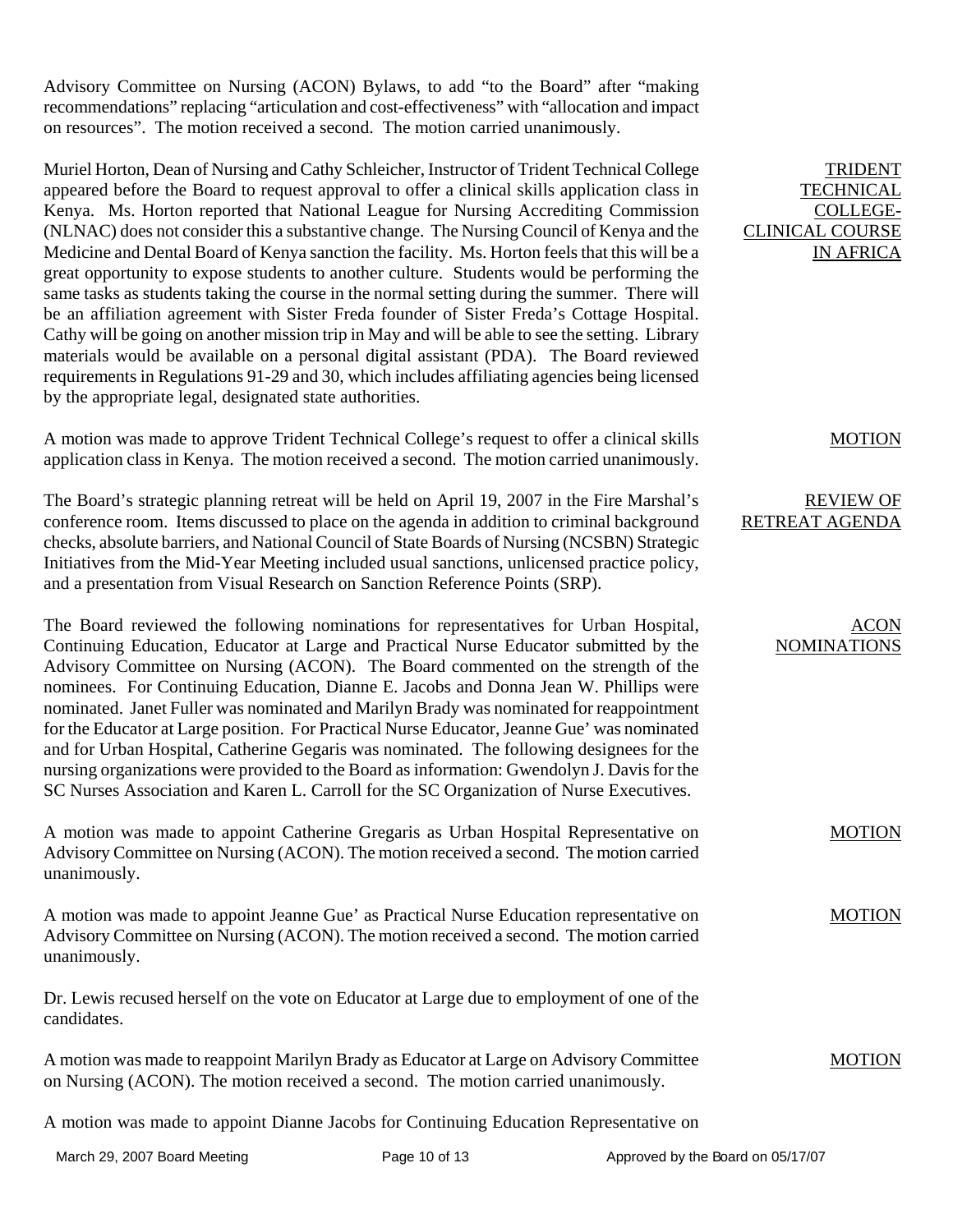Advisory Committee on Nursing (ACON). The motion received a second. The motion carried unanimously.

The Board asked that letters be sent to the nominees not selected encouraging to apply for other committee positions as they become available.

At the January 2007 Board of Nursing meeting, Ms. Johnson reported that the Nursing Practice and Standards Committee (NPSC) had reviewed a question from the Department of Obstetrics and Gynecology, University Medical Group, at Greenville Hospital Systems regarding the administration of Zoladex by registered and licensed practical nurses in their OB/GYN offices. Zoladex is a pre-filled hormonal drug given by a 16 gauge needle in the abdomen subcutaneously for endometriosis and prostate cancer. NPSC consulted with the manufacturer due to language in the insert stating "under the supervision of the physician." The pharmaceutical company informed the committee that registered nurses across the country were administering the drug and that the language was included to assure that there was a physician's order. NPSC recommended approval for this particular group and not as an advisory opinion, stating that the registered nurse with special education, training as well as written policies and procedures can administer Zoladex but that the licensed practical nurse may not administer this medication. The Board reviewed the letter received from AstraZeneca on February 27, 2007 stating that "under the supervision of a physician" was not meant to require direct physician supervision for administration but rather to conform to general principles of delegated medical acts. They further state that the physician should be readily available but that it is not necessary for the physician to be physically present during the administration of Zoladex. The Board at their January 2007 meeting sent the recommendation back to NPSC to include licensed practical nurses as well. NPSC reviewed this at their next meeting and recommended the LPNs be included as long as there was special education and training regarding the administration of Zoladex for both groups. (Some how this needs to be reworded to make clear that in January 2007, the BON denied the recommendation of NPSC because they also wanted the LPN included and that it went back to NPSC for review and NPSC at this meeting approved both groups).

A motion was made to approve administration of Zoladex by specially educated and trained registered nurses and licensed practical nurses. The motion received a second. The motion carried unanimously.

The Nursing Practice and Standards Committee reviewed a question from a pediatric nurse manager who stated that she had been taught to aspirate prior to injecting a vaccine. Newer nurses are coming into the practice stating that aspiration was discouraged and that the Board said they could not aspirate. There is not an advisory opinion or position statement regarding aspiration. The Centers for Disease Control and Prevention (CDC) guidelines dated December 1, 2006 state that aspiration is not needed because the vaccination if given properly goes into a large muscle mass. The Nursing Practice and Standards Committee recommended a new advisory opinion citing the CDC guidelines.

A motion was made not to issue an advisory opinion but to publish this information in our newsletters and to provide the information to the Board's committees, Deans and Directors Council, Board of Medical Examiners, South Carolina Organization of Nurse Executives, and other groups emphasizing the need to stay up to date on Centers for Disease Control and Prevention (CDC) guidelines. The motion received a second. The motion carried unanimously.

MOTION

ZOLADEX INJECTIONS

## MOTION

NEW ADVISORY OPINION ASPIRATION WITH VACCINATIONS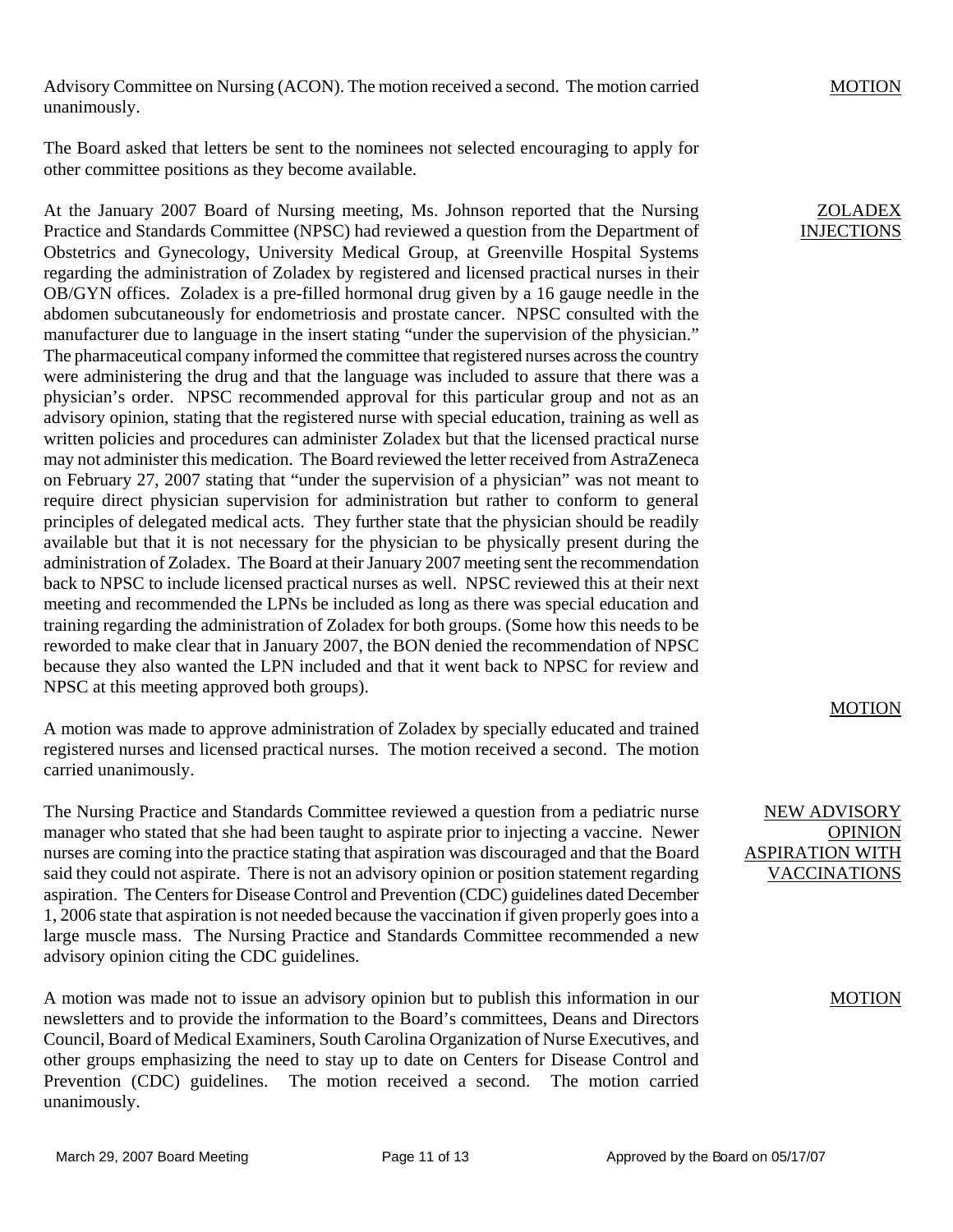The Board asked that all new advisory opinions or changes to current advisory opinions be placed on the agenda for discussion.

Ms. Johnson reported that there has been discussion about information included with advanced practice registered nurse (APRN) applications as to what needed to be updated and included when an APRN had written protocols between the APRN and the precepting physician. There was also discussion that certified registered nurse anesthetists (CRNA) were not working under written guidelines as required by Section 40-33-34 of the Nurse Practice Act. The language of §40-33-34 was used to develop a checklist. Sam McNutt the CRNA representative on the Advance Practice Committee shared the list with the South Carolina Association of Nurse Anesthetists (SCANA) and simplified the checklist for CRNAs.

A motion was made to approve the checklist as presented. The motion received a second. The motion carried unanimously.

The Nursing Practice and Standards Committee reviewed several resumes for the Community Health representative on their committee. Jo Ann Price is an advanced practice registered nurse currently employed as South Carolina Department of Health and Environmental Control (DHEC)Region 4- Director of Public Health and Nursing for the. Ms. Price was recommended to the committee by DHEC.

A motion was made to appoint Jo Ann Price as Community Health representative on the Nursing Practice and Standards Committee. The motion received a second. The motion carried unanimously.

At their January 2007 meeting, the Board reviewed and approved a Sanctions Guidelines chart to be used by its disciplinary committees and panels. The Board reviewed various types of violations and sanctions to include but not limited to reprimands, suspension, probation, civil penalties, education, narcotics restrictions, evaluations, evaluation and if indicated participation in the Recovering Professional Program (RPP), employment restrictions, and Board appearances. These guidelines will be provided to the disciplinary committees and panels. It was noted that these are guidelines and that the facts of the case and mitigating circumstances may warrant different sanctions. The Board reviewed recommended changes to the Disciplinary Sanctions Guidelines Chart from Dwight Hayes. Most changes were in the area of drug related offenses. Mr. Hayes made his suggestions based on current and past cases.

A motion was made to approve the changes made to the Disciplinary Sanctions Guidelines Chart during the meeting. The motion received a second. The motion carried unanimously.

Mr. Hayes will make the appropriate edits and provide a copy to Board staff for dissemination.

Ms. Johnson provided the Board with a report on the random continued competency audit. Ms. Johnson suggested not doing a large group at one time in the future, to set a specific date for response, and to not performing audit during summer months when many are taking vacations. It was suggested that records be "flagged" on the computer system (ReLAES) so that a nurse could not go inactive due to not meeting the requirements for their renewal and then try to reinstate at later date. The employer certification form needs to be reviewed. The Board asked that this topic be added to the Strategic Planning Retreat agenda.

The October 17, 2006 Advisory Committee on Nursing Minutes were removed from the ACON MINUTES

**WRITTEN** PROTOCOL & GUIDELINE SUGGESTIONS

### MOTION

**COMMUNITY** HEALTH REPRESENTATIVE-NPSC

### **MOTION**

DISCIPLINARY SANCTIONS GUIDELINES **CHART** 

# MOTION

#### AUDIT REPORTS